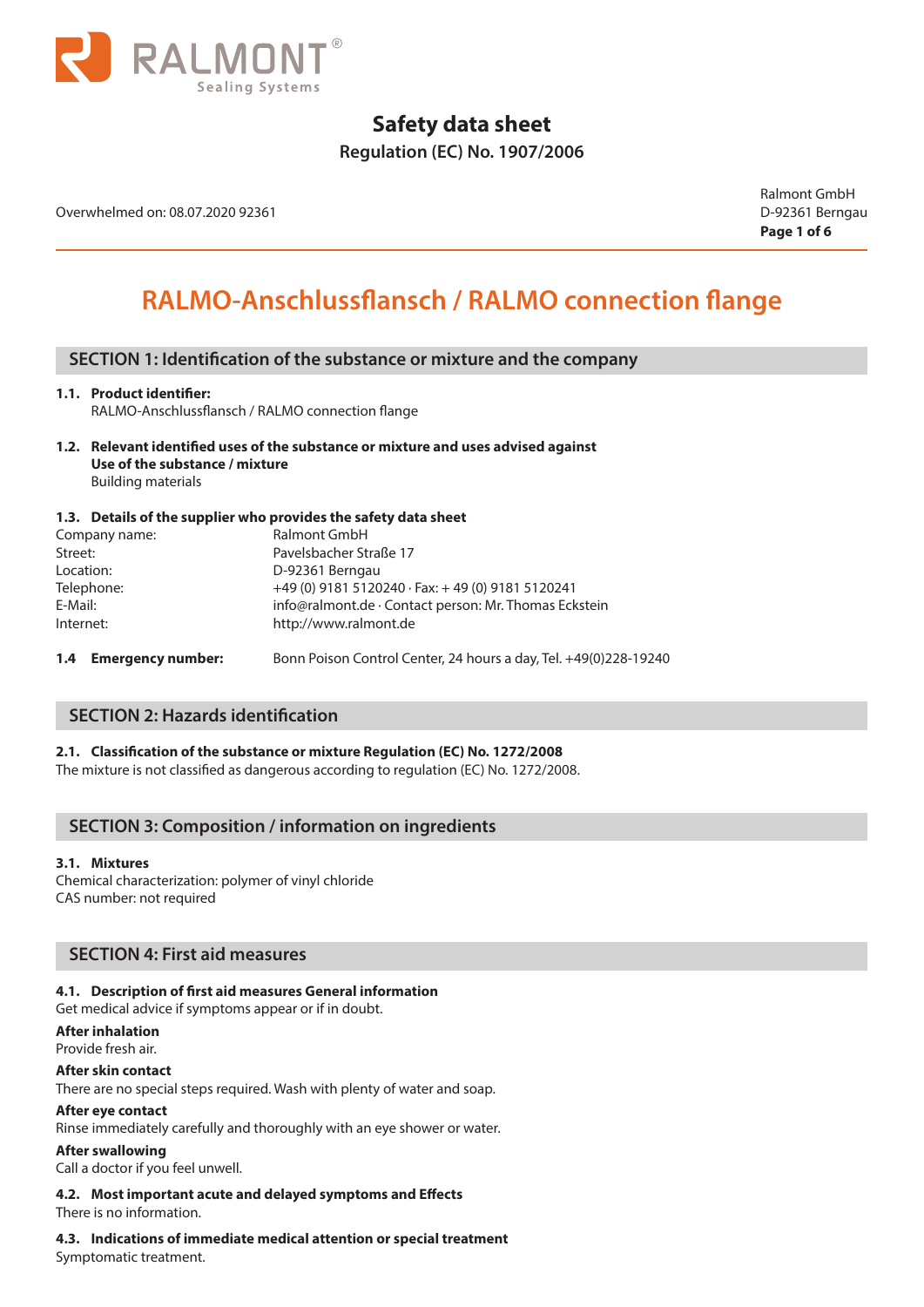

# **Regulation (EC) No. 1907/2006**

Overwhelmed on: 08.07.2020 92361 D-92361 Berngau

Ralmont GmbH **Page 2 of 6**

## **SECTION 5: Firefighting measures**

### **5.1. Extinguishing agent**

**Suitable extinguishing media** Co-ordinate fire-fighting measures to the fire surroundings.

Water mist, foam, dry powder

**5.2. Special hazards arising from the substance or mixture** Not flammable.

### **5.3. Advice for firefighters**

In case of fire, use respirator mask that is independent from outside air. Dispose of fire residues in accordance with local regulations.

## **SECTION 6: Accidental release measures**

### **6.1. Personal precautions, protective equipment and emergency procedures**

Use personal protective equipment.

### **6.2. Environmental protection measures**

No special environmental protection measures required. Thoroughly clean contaminated objects and floors in accordance with environmental regulations.

### **6.3. Methods and material for containment and cleaning up**

Pick up mechanically. Treat the absorbed material according to the disposal section.

### **6.4. Reference to other sections**

Safe handling: see section 7 Personal protective equipment: see section 8 Disposal: see section 13

## **SECTION 7: Handling and storage**

### **7.1. Protective measures for safe handling**

### **Advice for safe handling:**

No special precautions required.

**Information about fire and explosion protection:**

No special fire protection measures required.

### **7.2. Conditions for safe storage taking into account incompatibilities**

### **Requirements for storage rooms and containers**

Keep container tightly closed. Store cool and dry.

## **Advice on common storage**

No special precautions required. Storage class according to TRGS 510: 11 (combustible solids that cannot be assigned to any of the aforementioned LGK)

## **SECTION 8: Exposure controls / personal protection**

### **8.1. Parameters to be monitored**

Additional information on limit values No national limits have been set so far.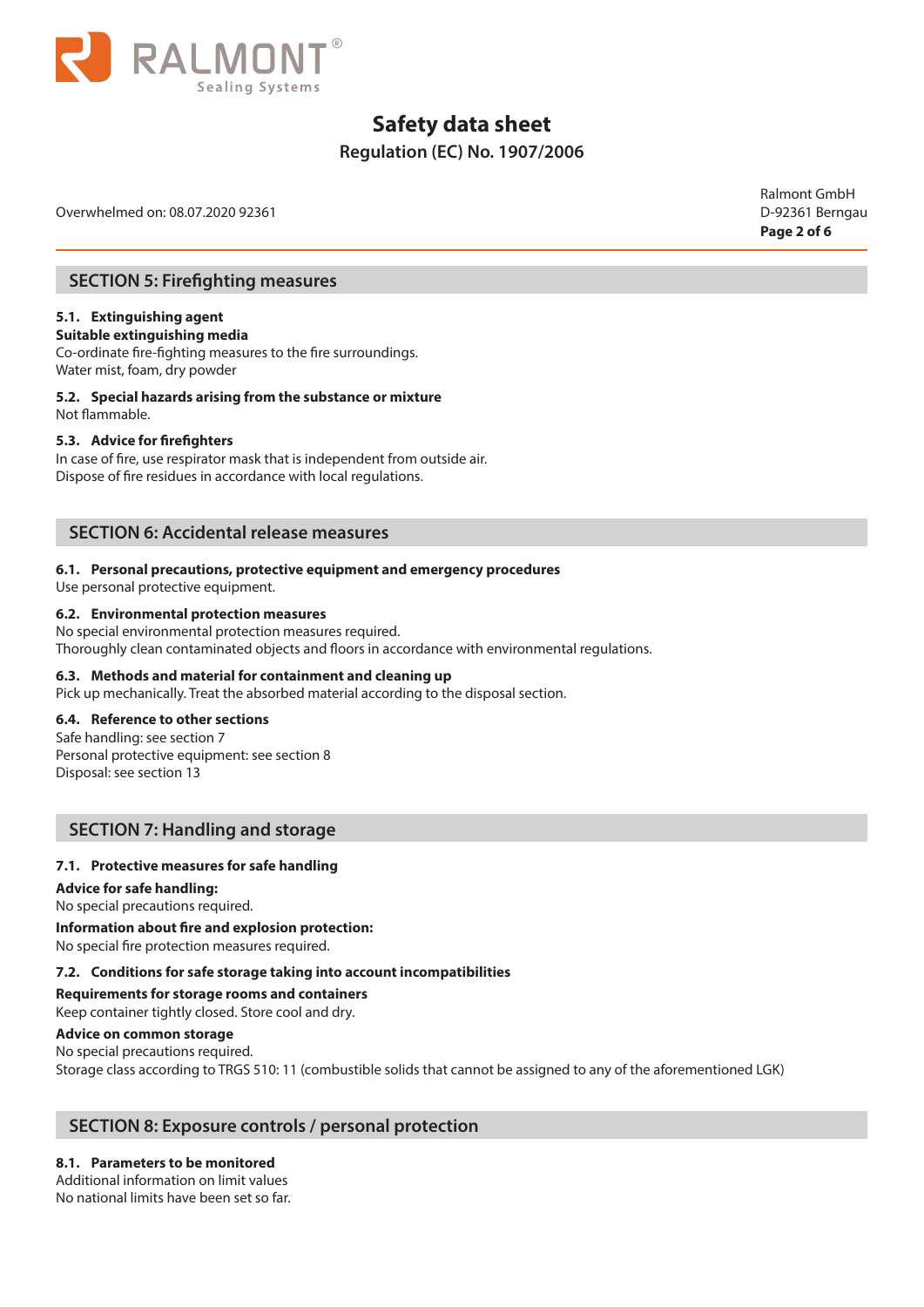

# **Regulation (EC) No. 1907/2006**

Overwhelmed on: 08.07.2020 92361 D-92361 Berngau

Ralmont GmbH **Page 3 of 6**

## **8.2. Limitation and monitoring of exposure**

### **Protection and hygiene measures**

Take off contaminated clothing. Wash hands before breaks and at the end of work. Do not eat, drink, smoke, sniff at work.

# **Eye / face protection**

Wear eye protection / face protection.

### **Hand protection**

When handling chemical agents, only chemical protective gloves with a CE mark, including four digits, may be used Test number to be worn. Chemical protective gloves are designed depending on the concentration of hazardous substances select and quantity specific to the workplace. It is recommended the chemical resistance of the above clarify protective gloves for special applications with the glove manufacturer.

### **Body protection**

Use of protective clothing.

### **Respiratory protection**

In case of insufficient ventilation wear respiratory protection.

# **SECTION 9: Physical and chemical properties**

### **9.1. Information on basic physical and chemical properties**

| Physical state:                                                                                                           | solid                                                                 |
|---------------------------------------------------------------------------------------------------------------------------|-----------------------------------------------------------------------|
| Color:                                                                                                                    | <b>Black</b>                                                          |
| Odor:                                                                                                                     | neutral                                                               |
| pH:                                                                                                                       | not applicable                                                        |
| <b>State changes</b><br>Melting point:<br>Initial boiling point and<br>boiling range:<br>Softening point:<br>Flash point: | not determined<br>not determined<br>>80 °C<br>$>$ 200 $^{\circ}$ C    |
| <b>Flammability test</b>                                                                                                  | standard ISO 10156                                                    |
| Solid:                                                                                                                    | not determined                                                        |
| Gas:                                                                                                                      | not applicable                                                        |
| <b>Risk of explosion</b><br>The product:<br>Lower explosion limit:<br>Upper explosion limit:                              | is not explosive.<br>not determined<br>not determined                 |
| <b>Autoignition temperature</b><br>Solid:<br>Gas:<br>Decomposition temperature:                                           | not determined<br>not applicable<br>not determined                    |
| <b>Oxidizing properties</b>                                                                                               | Not oxidizing.                                                        |
| Vapor pressure:                                                                                                           | not determined                                                        |
| Density (at 20 °C):                                                                                                       | 1.0 g / $cm3$                                                         |
| Solubility in water:                                                                                                      | No test required, as the substance is known to be insoluble in water. |
| <b>Solubility in others solvents</b>                                                                                      | not determined                                                        |
| Partition coefficient:                                                                                                    | not determined                                                        |
| Vapor density:                                                                                                            | not determined                                                        |
| Evaporation rate:                                                                                                         | not determined                                                        |
|                                                                                                                           |                                                                       |

**9.2. Other Information** Solids content: not determined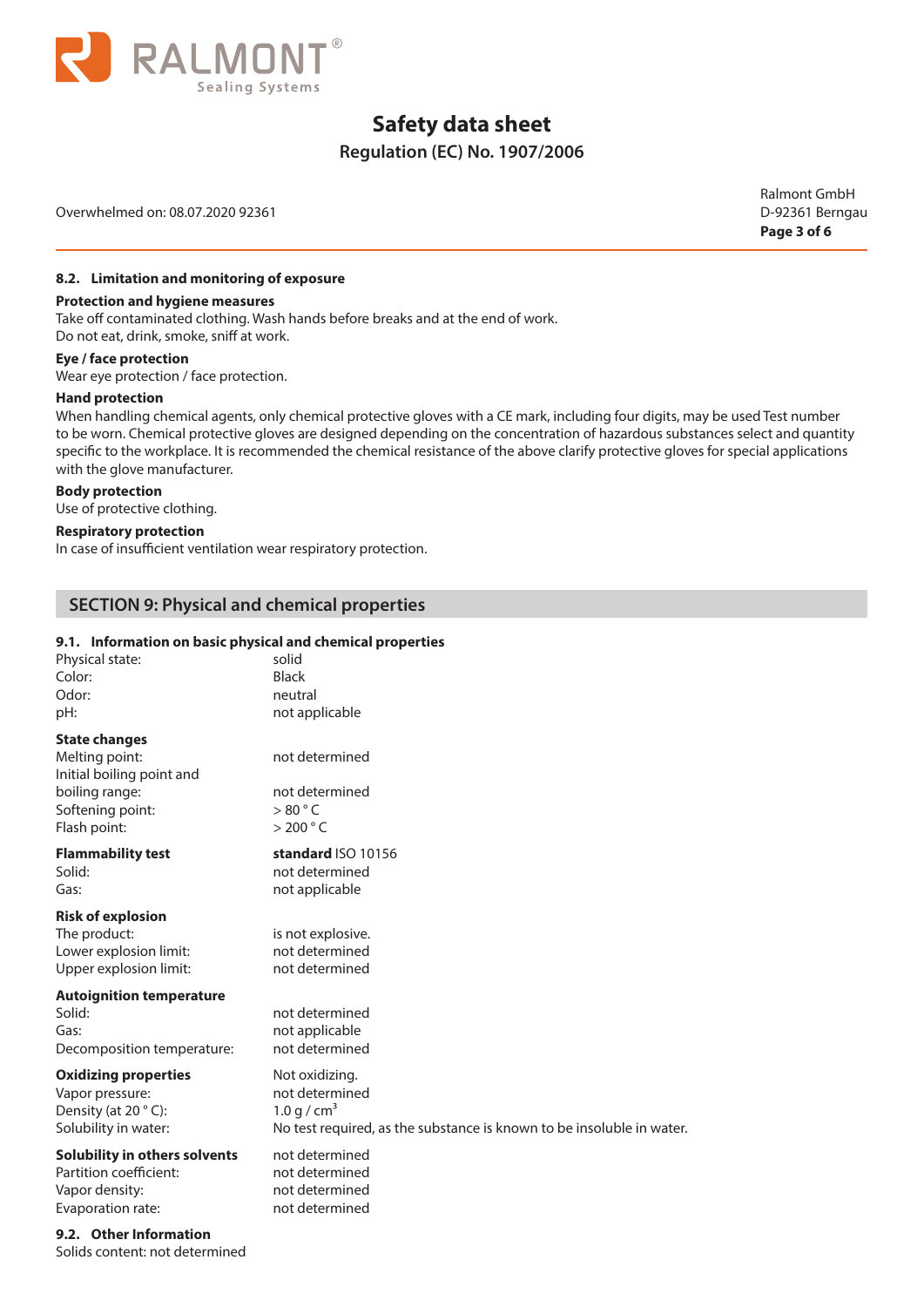

# **Regulation (EC) No. 1907/2006**

Overwhelmed on: 08.07.2020 92361 D-92361 Berngau

Ralmont GmbH **Page 4 of 6**

## **SECTION 10: Stability and reactivity**

### **10.1. Reactivity**

With proper handling and storage, no dangerous reactions occur.

### **10.2. Chemical stability**

The product is stable when stored at normal ambient temperatures. Thermal decomposition: above approx. 200 ° C

### **10.3. Possibility of hazardous reactions**

No dangerous reactions are known.

# **10.4. Conditions to avoid**

none / none

### **10.5. Incompatible materials**

There is no information.

### **10.6. Dangerous decomposition products**

The combustion produces hydrochloric acid, carbon dioxide and water. Incomplete combustion can also produce carbon monoxide and traces of phosgene.

## **SECTION 11: Toxicological information**

### **11.1. Information on toxicological effects Acute toxicity**

Based on the available data, the classification criteria are not met.

### **Irritant and corrosive effects**

Based on the available data, the classification criteria are not met.

### **Sensitizing effects**

Based on the available data, the classification criteria are not met.

### **Carcinogenic, mutagenic and reproductive effects**

Based on the available data, the classification criteria are not met.

### **Specific target organ toxicity - single exposure**

Based on the available data, the classification criteria are not met.

# **Specific target organ toxicity - repeated exposure**

Based on the available data, the classification criteria are not met.

### **Aspiration hazard**

Based on the available data, the classification criteria are not met.

### **Other information on tests**

The mixture is classified as not hazardous according to regulation (EC) No. 1272/2008 [CLP].

# **SECTION 12: Ecological information**

### **12.1. toxicity**

The product is not: ecotoxic.

### **12.2. Persistence and degradability**

The product has not been tested. Not biodegradable, insoluble in water. No adverse environmental effects are expected.

### **12.3. Bioaccumulative potential**

The product has not been tested.

### **12.4. Mobility in the soil**

The product has not been tested.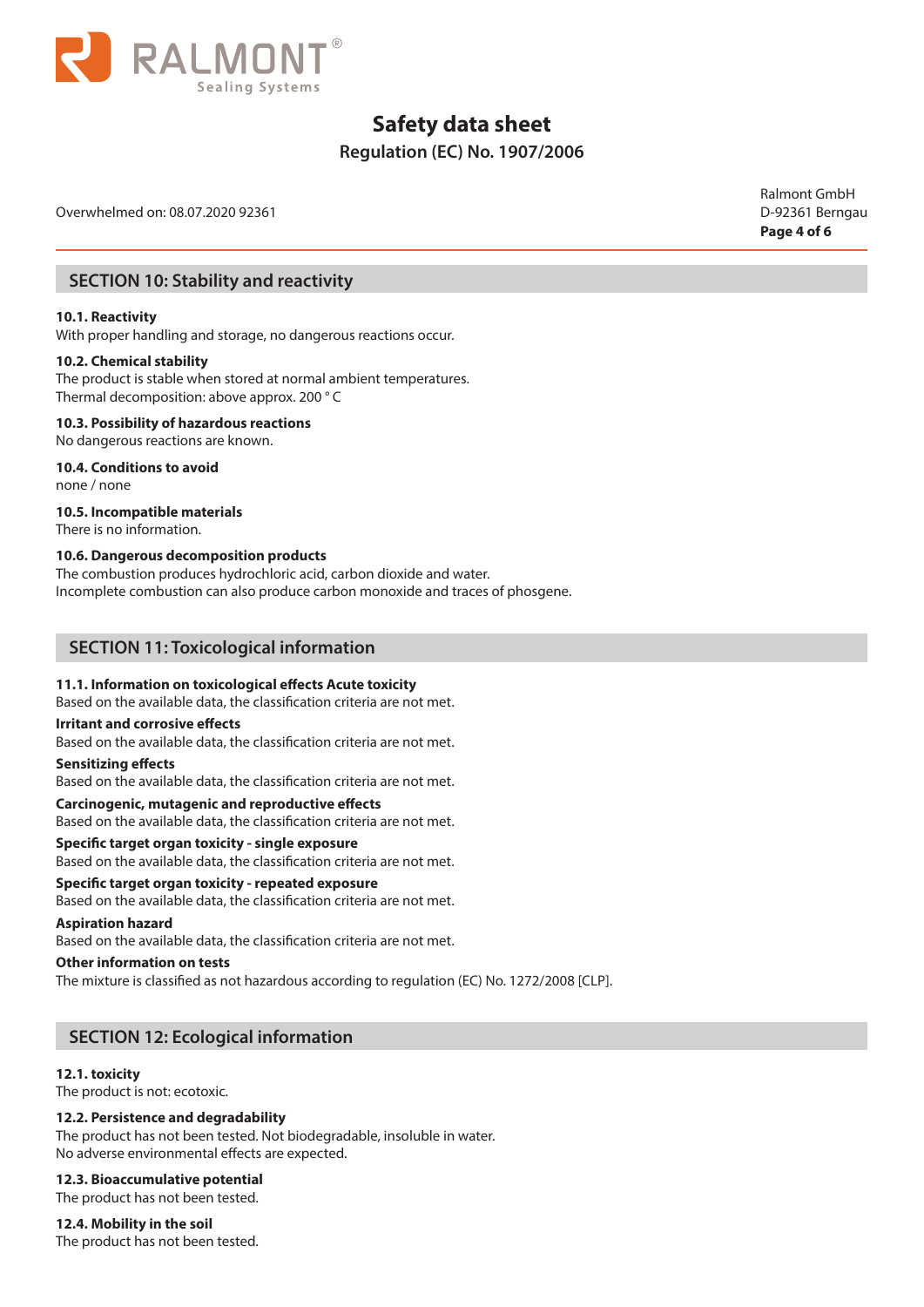

# **Regulation (EC) No. 1907/2006**

Overwhelmed on: 08.07.2020 92361 D-92361 Berngau

Ralmont GmbH **Page 5 of 6**

#### **12.5. Results of PBT and vPvB assessment** The product has not been tested.

**12.6. Other adverse effects** There is no information.

**More information**

Avoid release to the environment.

## **SECTION 13: Disposal considerations**

### **13.1. Waste treatment methods**

### **Disposal recommendations**

Disposal according to official regulations.

The allocation of the waste key numbers / waste designations is branch and according to EAKV to be carried out process-specifically.

The waste code for the used product: EWC code 120 105, waste name: PVC waste.

### **Dispose of uncleaned packaging and recommended cleaning agents**

Wash off with plenty of water. Completely emptied packaging can be recycled.

## **SECTION 14: Transport information**

### **Overland transport (ADR / RID)**

| $19119$ Gallsport (ADR) $100$   |                                                                   |
|---------------------------------|-------------------------------------------------------------------|
| 14.1. UN number:                | No dangerous good in sense of these transport regulations.        |
| 14.2. Proper UN                 |                                                                   |
| shipping name:                  | No dangerous good in sense of these transport regulations.        |
| 14.3. Transport hazard classes: | Not a dangerous good in the sense of these transport regulations. |
| 14.4. Packing group:            | No dangerous good in sense of these transport regulations         |

### **Inland waterway transport (ADN)**

14.1. UN number: No dangerous good in sense of these transport regulations. 14.2. Proper UN shipping name: No dangerous good in sense of these transport regulations. 14.3. Transport hazard classes: Not a dangerous good in the sense of these transport regulations. 14.4. Packing group: No dangerous good in sense of these transport regulations.

### **Sea transport (IMDG)**

| 14.1. UN number:                | No dangerous good in sense of these transport regulations.      |
|---------------------------------|-----------------------------------------------------------------|
| 14.2. Proper UN                 |                                                                 |
| shipping name:                  | No dangerous good in sense of these transport regulations.      |
| 14.3. Transport hazard classes: | Not a dangerous good in the sense of these transport regularity |
| 14.4. Packing group:            | No dangerous good in sense of these transport regulations.      |

od in sense of these transport regulations. good in the sense of these transport regulations. od in sense of these transport regulations.

### **Air transport (ICAO-TI / IATA-DGR)**

14.1. UN number: No dangerous good in sense of these transport regulations.

14.2. Proper UN

- 
- 

### shipping name: No dangerous good in sense of these transport regulations. 14.3. Transport hazard classes: Not a dangerous good in the sense of these transport regulations. 14.4. Packing group: No dangerous good in sense of these transport regulations.

### **14.6. Special precautions for user**

Not hazardous according to these transportation regulations.

# **14.7. Transport in bulk according to Annex II of MARPOL and the IBC Code**

Not hazardous according to these transportation regulations.